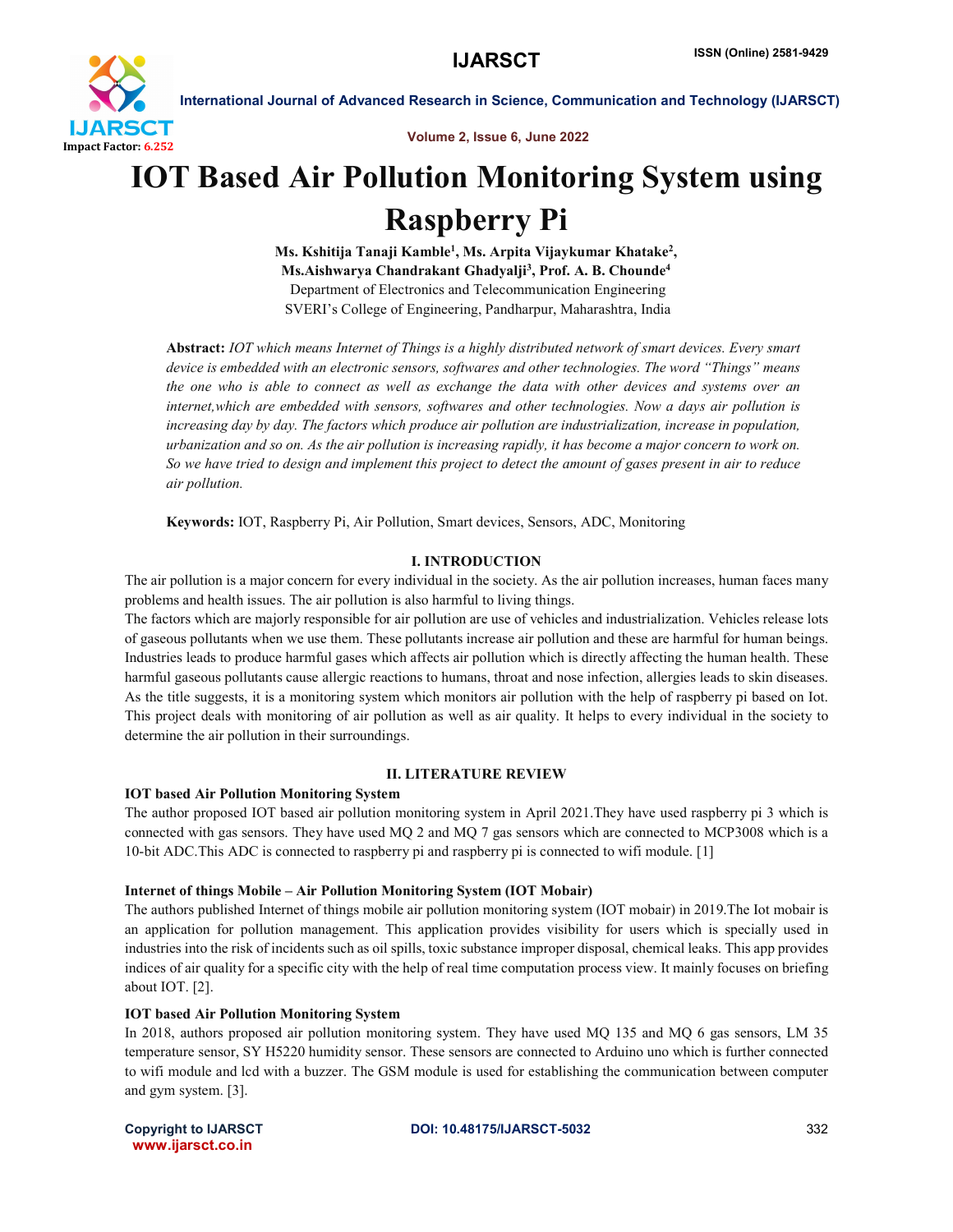

## Volume 2, Issue 6, June 2022

## Air Pollution Monitoring System using IOT

IOT provides the facility to gather as well as transmit the collected data in easy format to phone applications which will make people aware about air pollution in their area.[4]

## III. PROPOSED METHADOLOGY:

We proposed a system for monitoring the air pollution using raspberry pi based on Iot. The objective of this project is to detect the amount of gases present in air.

## 3.1 Hardware Used

## A. MQ 2 Sensor

It is a robust gas sensor. It is used to detect gases like LPG, alcohol, propane, hydrogen, methane and carbon monoxide. It provides analog as well as digital output so it can be used as analog and digital sensor. The working range of this gas sensor is 200 to 10000 PPM.



## B. MQ 7 Sensor

It is a highly sensitive towards carbon monoxide so it is also known as carbon monoxide sensor. It provides fast response time. It is having low cost. It is stable and long-life sensor. The working range of this gas sensor is 20 to 2000 PPM.



## C. Raspberry Pi:

It's like a small independent computer. It is one of the smallest computers popular for its size. It can be used for programming for electronic projects, to play HD videos. We can use languages like c, c++, python, java, ruby for programming. It has its own operating system as Raspbian.

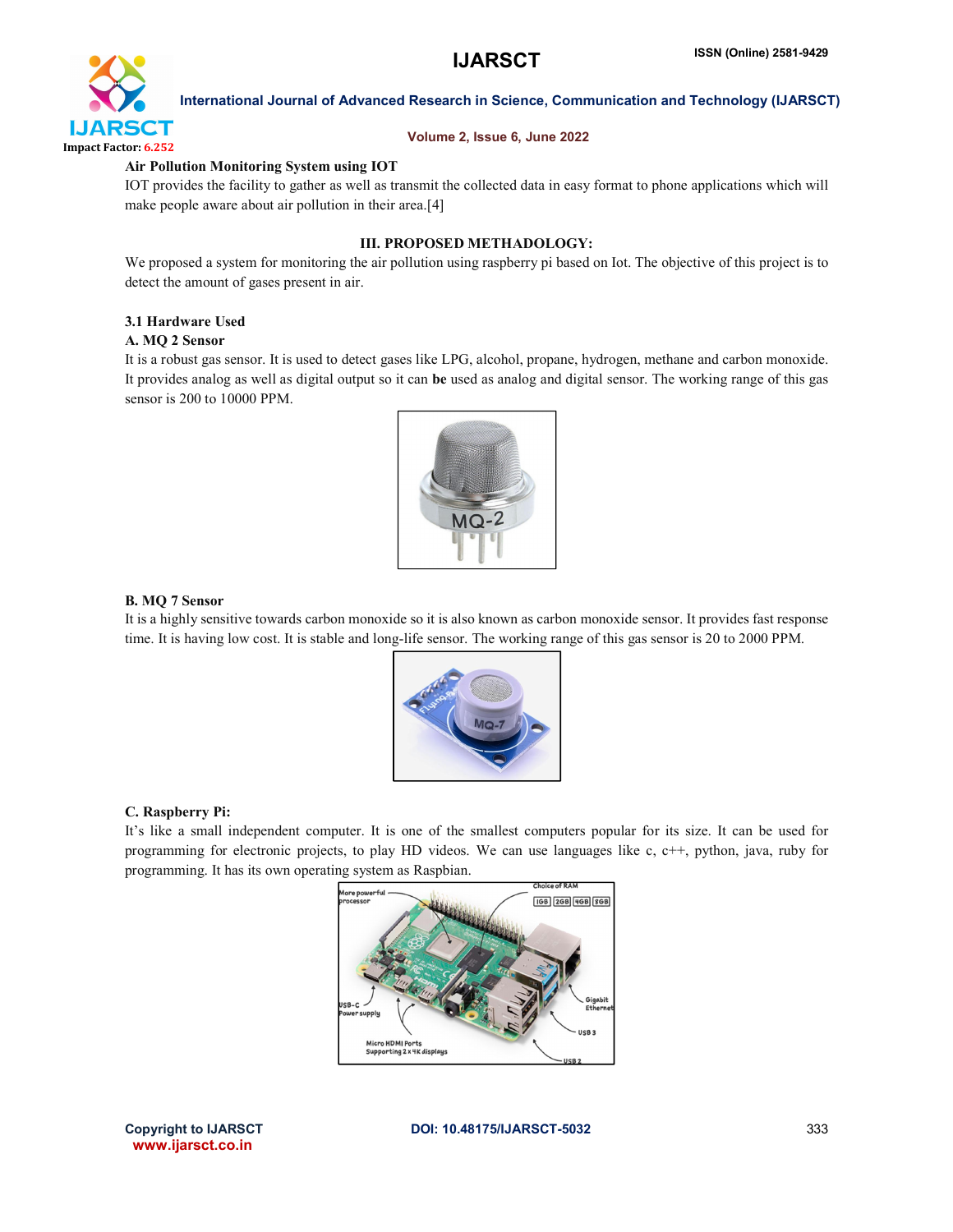

## Volume 2, Issue 6, June 2022

## 3.2 Software Used

## A. Thing Speak

Thing speak is an IoT platform. Which is allowed to monitor live data in the cloud. We can see the data to thing speak from our device. Whenever creating the channel on thing speak, we got the channel id, and AIP keys i.e.Write AIP key and Read AIP key. Write AIP key has a 16-digit code that allows an application to write data to the channel. The read AIP key has a 16-digit code that allows an application to read data stored in the channel. We can see the output on things speak from anywhere.

## 3.3 Block Diagram



Fig.1. IOT Based Air Pollution Monitoring System Using Raspberry Pi

## 3.4 Working

The above block diagram shows the working of IOT Based Air Pollution Monitoring System Using Raspberry Pi. The MQ2 and MQ7 gas sensors are used in this project. These sensors are used as an analog sensor which are connected to adc. The adc is further connected to raspberry pi. Raspberry pi is provided with a power supply. The output of raspberry pi is sent to the thing speak IoT platform for monitoring graphically. We can use thing speak in mobile, laptop as well as in computer systems through an internet application that can operate from anywhere.



www.ijarsct.co.in

Copyright to IJARSCT **DOI: 10.48175/IJARSCT-5032** 334 Fig.2.Result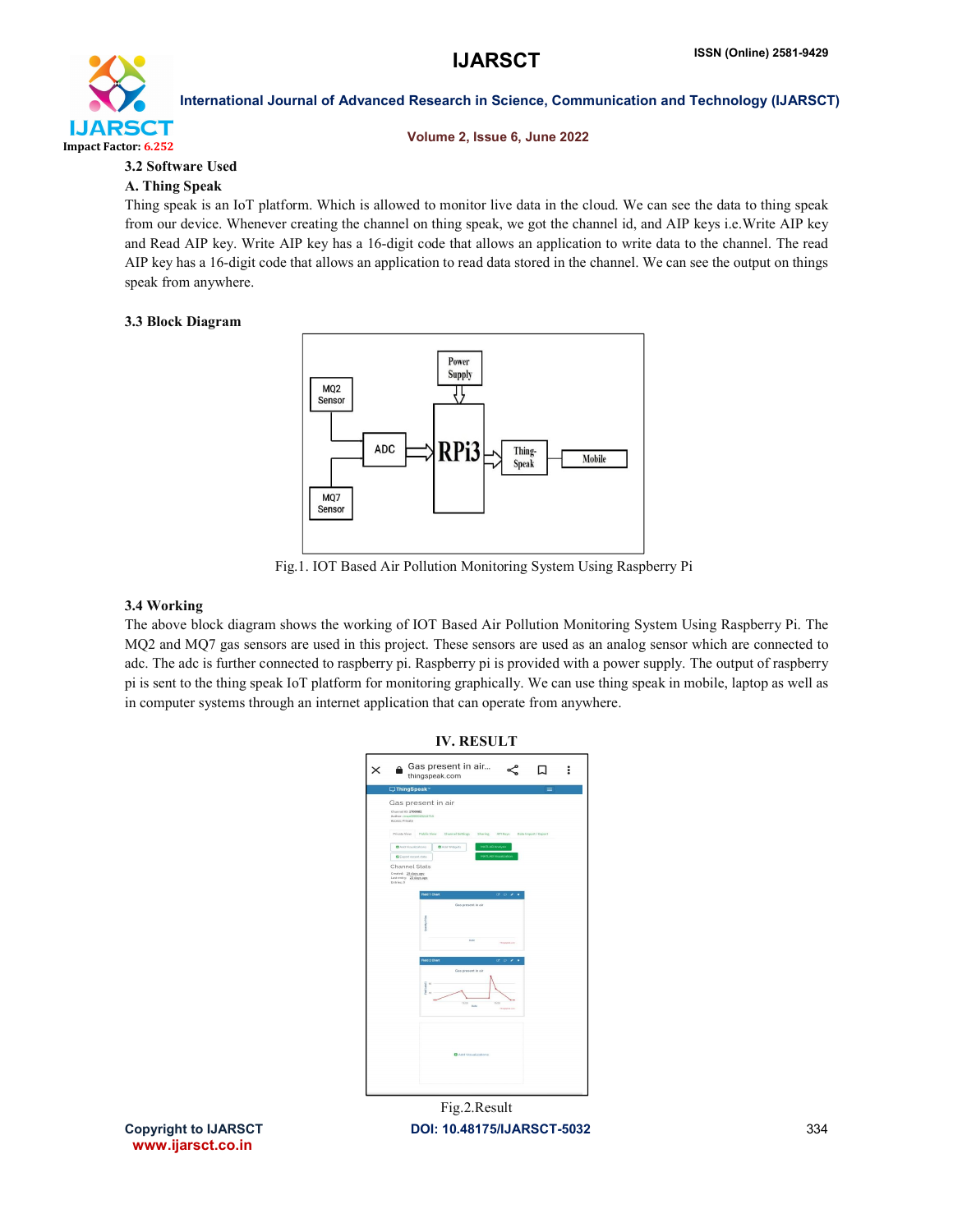

## Volume 2, Issue 6, June 2022

The image shows the output result for this project in the Thing speak application.Thing speak shows output in graphical form in terms of channels that we had created initially.For this project we have created channel named as Gas present in air with quantity of gas and time parameters.

## Observation Table:

| Date           | Time              | CO <sub>2</sub> | Alcohol | Result            |
|----------------|-------------------|-----------------|---------|-------------------|
| 15 April, 2022 | $10:00$ am        | 40              | 149     | Air is fresh.     |
| 15 April, 2022 | $4:00 \text{ pm}$ | 41              | 149     | Air is not fresh. |
| 24 April, 2022 | $11:00$ am        | 45              | 157     | Air is not fresh. |
| 24 April, 2022 | $4:00 \text{ pm}$ | 33              | 120     | Air is fresh.     |

## V. ADVANTAGES

- Easy to install.
- Accurate pollution monitoring.
- Updates on mobile phone directly and connected computer.
- Remote location monitoring.

## VI. APPLICATIONS

- Indoor air quality monitoring.
- Majorly used in industrialized areas.
- It can be used near hospitals.
- It can also be used in schools, colleges, crowded areas.

## VII. FUTUTRE SCOPE

For the project output alert, we can use buzzer which can tell us our desired output level by beeping. Also, we can use LCD (Liquid Crystal Display) for the purpose of displaying desired outpout. We can use LED for the purpose of output. At our desired output LED will glow and notified us. We can connect computer system, mobile as well as laptop to raspberry pi board and we can have output on any one of the device.